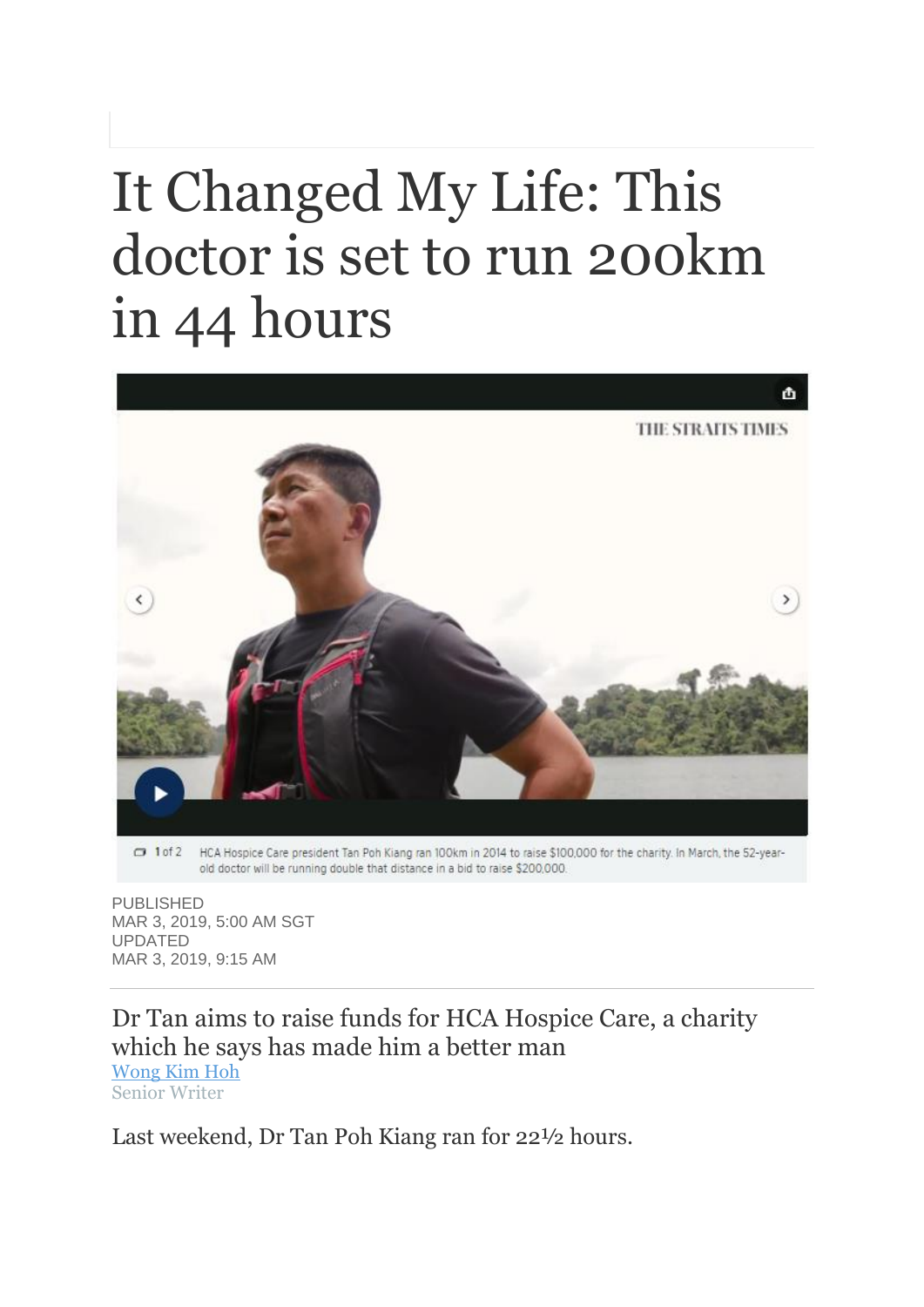He started at 9pm on Friday, not stopping until 3.30am on Saturday. Four hours later, he was at it again, from 7.30am until 9.30am.

After an hour's respite, he ran for seven hours until 5.30pm. On Sunday, he pounded the pavement again, from 9.30am to 4.30pm.

He had to endure heat, lack of sleep and exhaustion.

Dr Tan is not a masochist.

The gruelling runs are just part of a training programme he started last April, to prepare for the Monster Ultra 200, a 200km race which takes place from March 29 to 31.

The general practitioner hopes to complete the distance in less than 44 hours to raise at least \$200,000 for HCA Hospice Care, the charity he has been leading for the past five years.



Dr Tan Poh Kiang, 53, training at MacRitchie Reservoir. The president of HCA Hospice Care is preparing for the Monster Ultra 200, a 200km race taking place next month, to raise \$200,000 for the HCA.. ST PHOTO: SAHIBA CHAWDHARY

Singapore's largest hospice care provider, HCA offers comfort and support to terminally ill patients regardless of age, religion, ethnicity, nationality and financial status.

It's not the first time the 53-year-old is running an ultramarathon to raise funds for the organisation. In 2014, he ran 100km and raised \$152,000; two years later, he completed 160km and brought in \$202,000.

He hopes his latest attempt will bring in much more.

"The Government has a Community Silver Trust fund that matches dollar for dollar what I raise. So if I raise \$200,000, the fund

grants another \$200,000," says the lithe and tanned runner who is planning three breaks - two lasting 20 minutes, another lasting 45 minutes - for his 44-hour attempt.

"It will be my farewell gift," adds Dr Tan who will be stepping down as HCA president in August.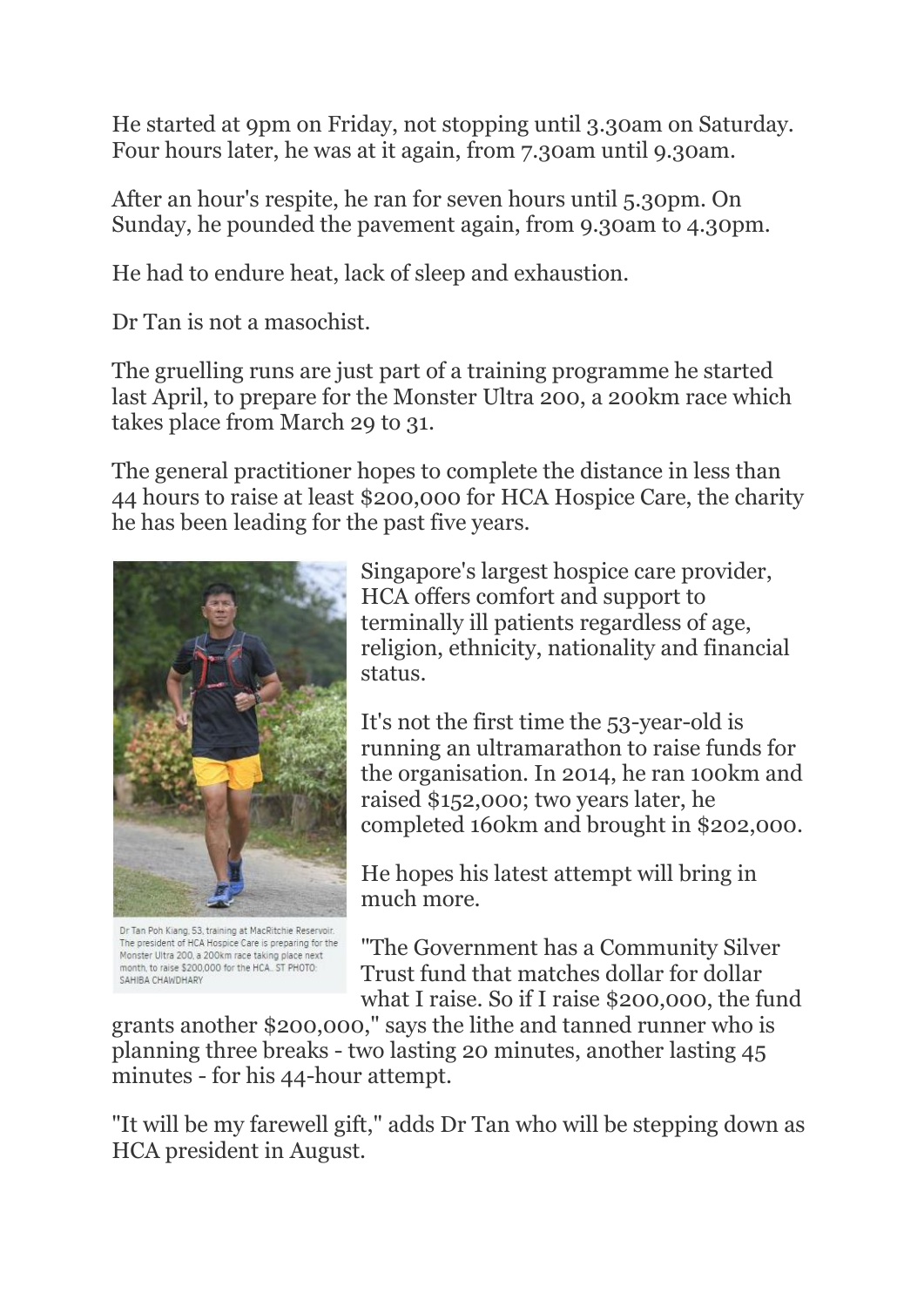Leading HCA, he says, has been transformational.

It has deepened his understanding of giving, which has been his guiding principle since he started his medical career in the mid-1990s. "It has to do with my background, and how I became a doctor," he says.

Chatty and congenial, he is the eldest of three children.

"Both my parents came from poor families and life was a struggle when I was growing up," says Dr Tan, who lived for several years in a one-room rental flat in Toa Payoh Lorong 4.

He was close to his paternal grandmother.

"She had more than a dozen children and had to give away a few. When her husband died, she had to borrow money to bury him. I grew up listening to her stories of poverty although I myself never suffered that measure of deprivation," he says.

Life became better when Dr Tan was about nine. By then, his father who had to start working as a shop apprentice when he was 10 - had saved enough to start a small shop in Katong selling household appliances.

The family moved into a five-room point block Housing Board flat in Bedok South, a veritable palace compared with their rental unit in Toa Payoh.

Energetic and highly competitive, he fared well at the now-defunct Serangoon Garden North School.

Mad about football, he badly wanted to play for the school team which, unfortunately, mostly comprised older and bigger-sized repeat students in Primary 7 and 8.

"I was like a water boy but I figured out a way. Because they weren't good in their studies, I'd do their homework for them," he says.

Grateful, the older boys would then beg the coach to field him, especially in the last minutes of a match they were clearly winning.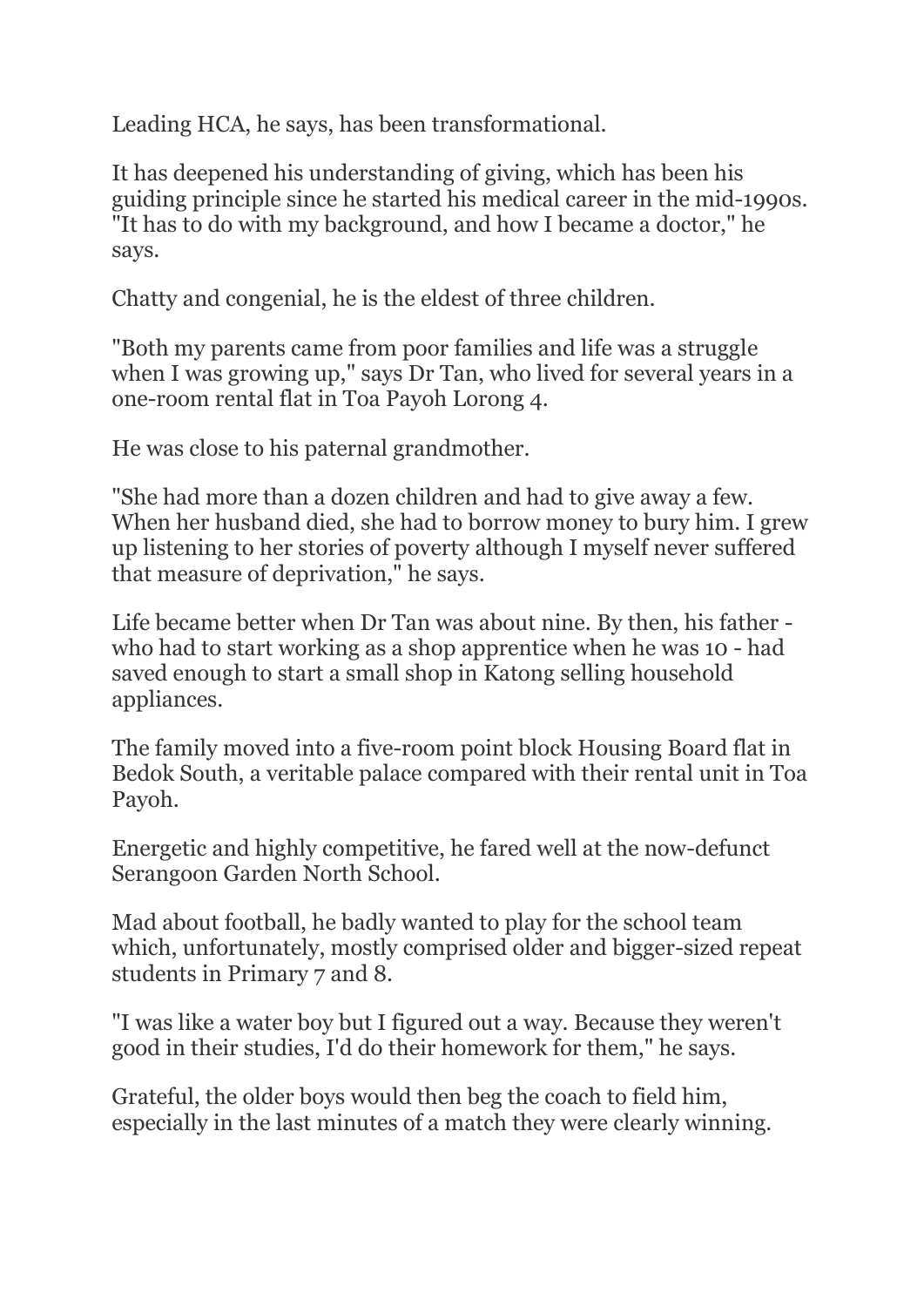"I'd then get to go out in my jersey. I probably never even touched the ball but I would be so happy," he recalls with a guffaw.

At the neighbourhood school, he remembers being summoned into the principal's office twice, the first time for bullying a "gentle giant" who retaliated by shoving him so hard he flew against a wall.

"The principal was laughing. She told me: 'Next time, pick on someone your size.'"

His next visit to her office was a lot less humiliating.

"I was one of the school's top three scorers for the PSLE," he says, referring to the Primary School Leaving Examination. His results got him into Raffles Institution, one of the country's top schools.

Settling in took some time. His English, he discovered, was less than polished compared with his new classmates.

"My play language before that was Hokkien and Malay. But I was fiercely competitive so in the first year, I'd camp out in the library during recess and memorise new words from the Oxford dictionary every day," he recalls.

Faith - "I heard a voice" - led him to apply for medical school although his A-level results - one A, two Bs and a C - were not as stellar as many of his classmates'.

His biology teacher, who had a reputation for grooming students for medical studies, told him not to apply; his friends laughed at him and said he'd never get in.

Much to their, and his own, surprise, he did.

"Maybe the school reserved a couple of places for wild cards," he says, grinning.

In his first week at the National University of Singapore (NUS), a physiology tutor asked his group of students including Dr Tan to reveal their A-level results.

"When he heard what I mumbled, he said: 'Oh my goodness. I need to talk to Dean Edward Tock about our admission criteria'," he says,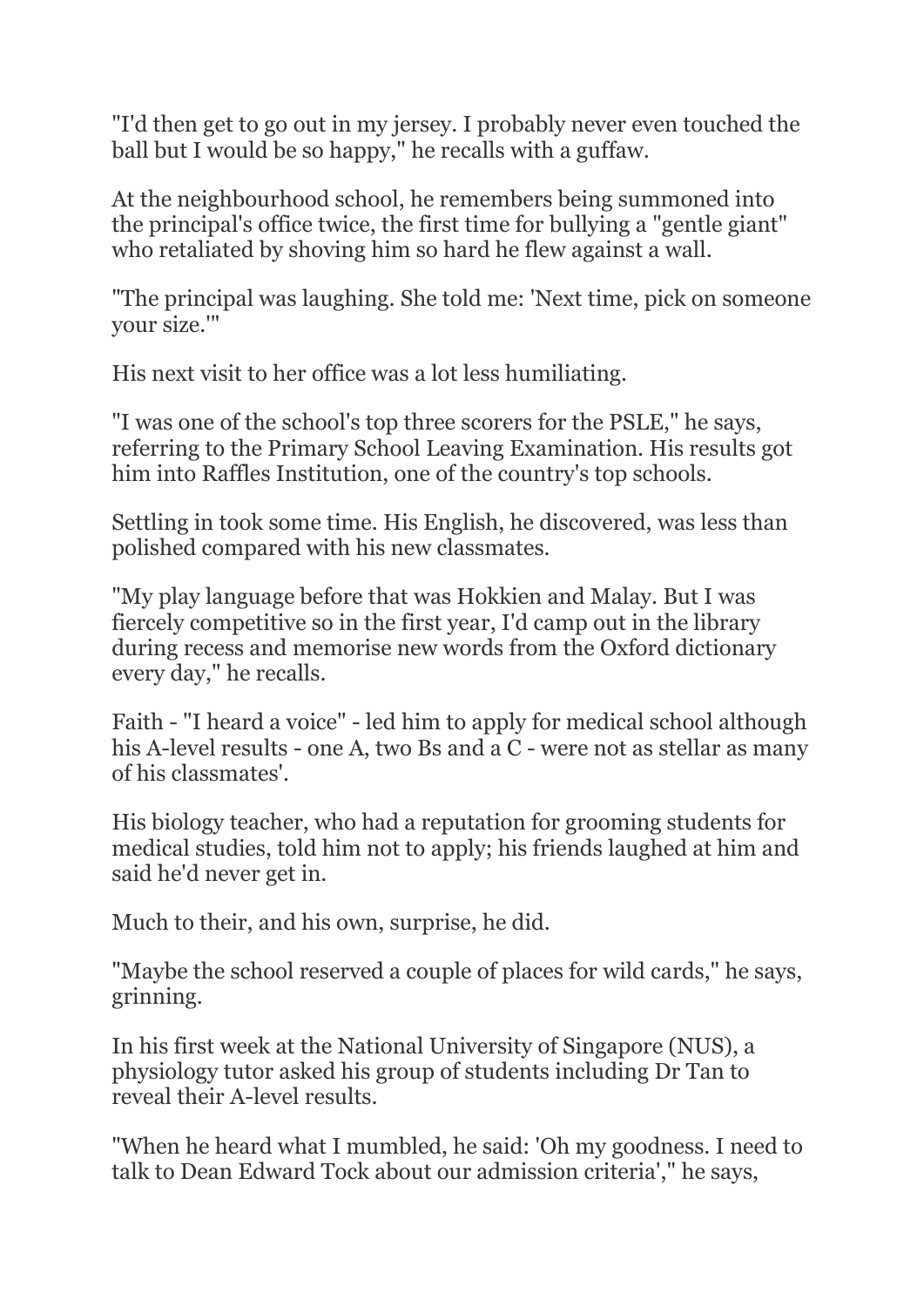referring to the late Emeritus Professor Tock Peng Chong, who was the longest-serving dean of NUS' medical faculty. "'How could we even let someone like you in?' I was 19, I wished the ground would open and swallow me."

Although humiliating, the episode marked a turning point in his life.

"I became a good student. I'd always made use of my intellect to do the bare minimum to get to the next level but I decided I had to take ownership of my future. It was made clear to me I had no place in the community, but I wanted to make good with what I was given."

Although many of his peers gave family medicine short shrift, preferring to opt for more glamorous and lucrative specialisations like surgery and internal medicine, he was inspired by a senior to become a general practitioner.

"I once asked why someone smart like him was doing family medicine. He gave me a shelling: 'Why does the community deserve second best? Why do you think that only people who can't make it into specialisation programmes do family medicine?'"

Dr Tan cut his professional teeth working for another clinic before opening his own PJ Clinic in Bukit Ho Swee in 1996. "I wanted a place where I could serve the lower strata of society. I'm still there, it's been 23 years," he says.

His life, he says, has become intertwined with the community he serves. "When I first started, I was so green and idealistic, thinking I knew so much and had so much to give. But I soon learnt what medical school never taught me: that you can't look at health and diseases in isolation.

"How healthy someone is, is often linked to whether they can pay their bills or feed their children. I realised I had to think harder if I wanted to help these people navigate through life."

In his naivete, he once introduced a "pay what you can afford" scheme.

"It was hare-brained. I was giving to the wrong people. The people who came left in taxis. Those whom we wanted to help, didn't come back because it was undignified," he says.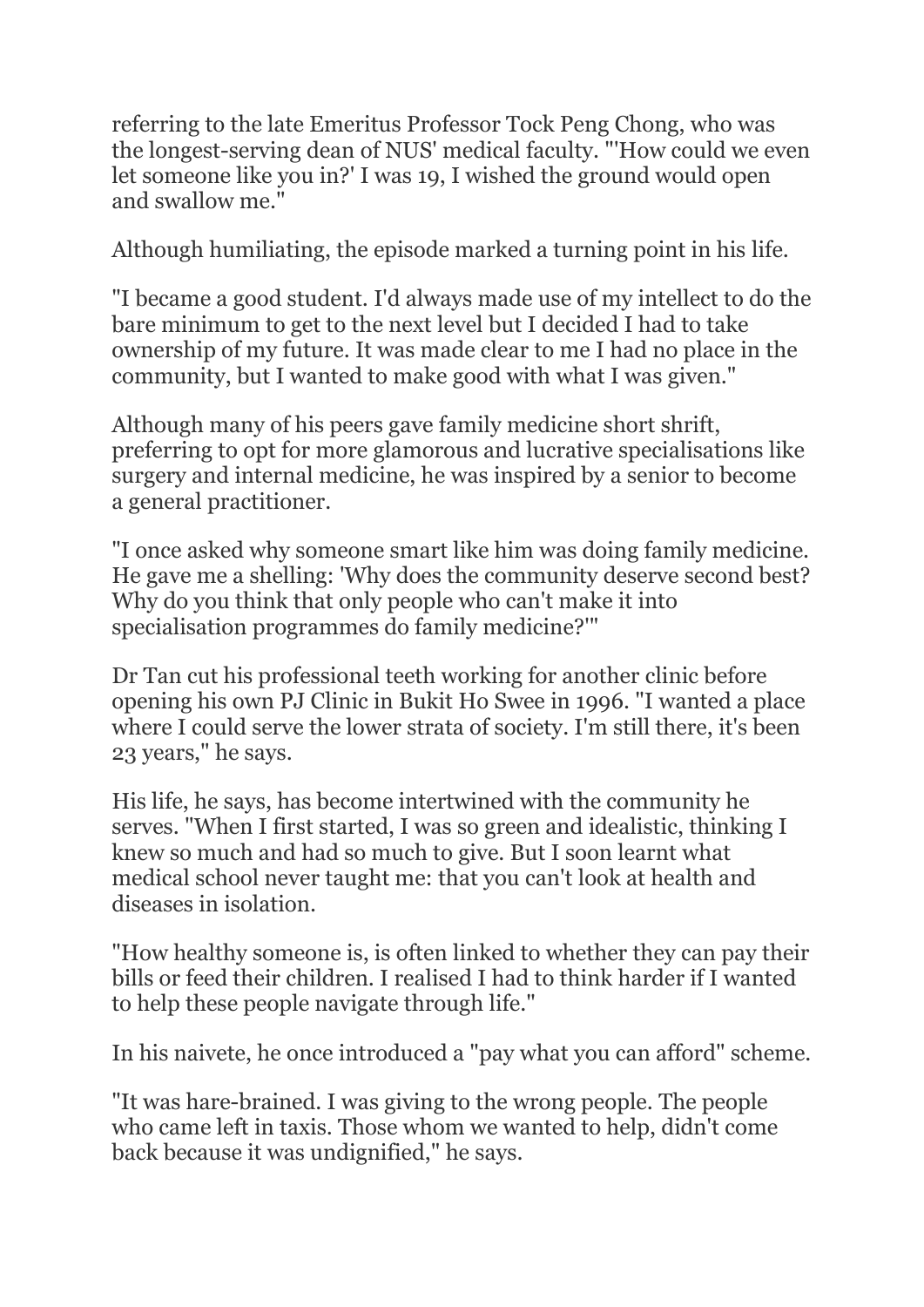On the suggestion of friends who advised him to tap the brains of social workers, he knocked on the doors of Beyond Social Services (BSS), located a stone's throw away from his clinic. The charity helps the less privileged break away from the poverty cycle.

"I started working with the social workers who referred their clients to me to get treated at subsidised rates," he says.

One senior social worker from BSS later invited him to join their meetings. "For a year, I went during lunch time on Wednesday, discussing case studies and how to solve problems. It was like going to graduate school in social work. I got an inside view on why some people struggle so hard and can't solve their medical problems."

For example, they discovered that single mothers with financial problems would sometimes feed their infants condensed milk diluted with water. Because of the lack of nutrition, many of these toddlers were scrawny and suffered various health problems.

Dr Tan worked on several health initiatives with BSS in 1997 and eventually joined the board.

Serendipity engineered his involvement with HCA.

In 2012, an old friend sought his opinion on the cancer treatment proposed by a hospital for his father who was diagnosed with endstage oesophagus cancer. After reviewing the case, Dr Tan advised his friend against the aggressive treatment which involved surgery to remove the larynx, as well as radiotherapy and chemotherapy.

He was against subjecting the elderly man - a sage-like former Cantonese clan leader - to a painful ordeal which would at most buy him a couple more months but rob him not only of his voice but his dignity.

Instead, he told his friend to approach HCA for help.

The grateful friend later recommended Dr Tan when he learnt that the hospice care provider was looking for a GP to join its board. A couple of senior HCA office bearers met him not long after, but he turned down their request to join them.